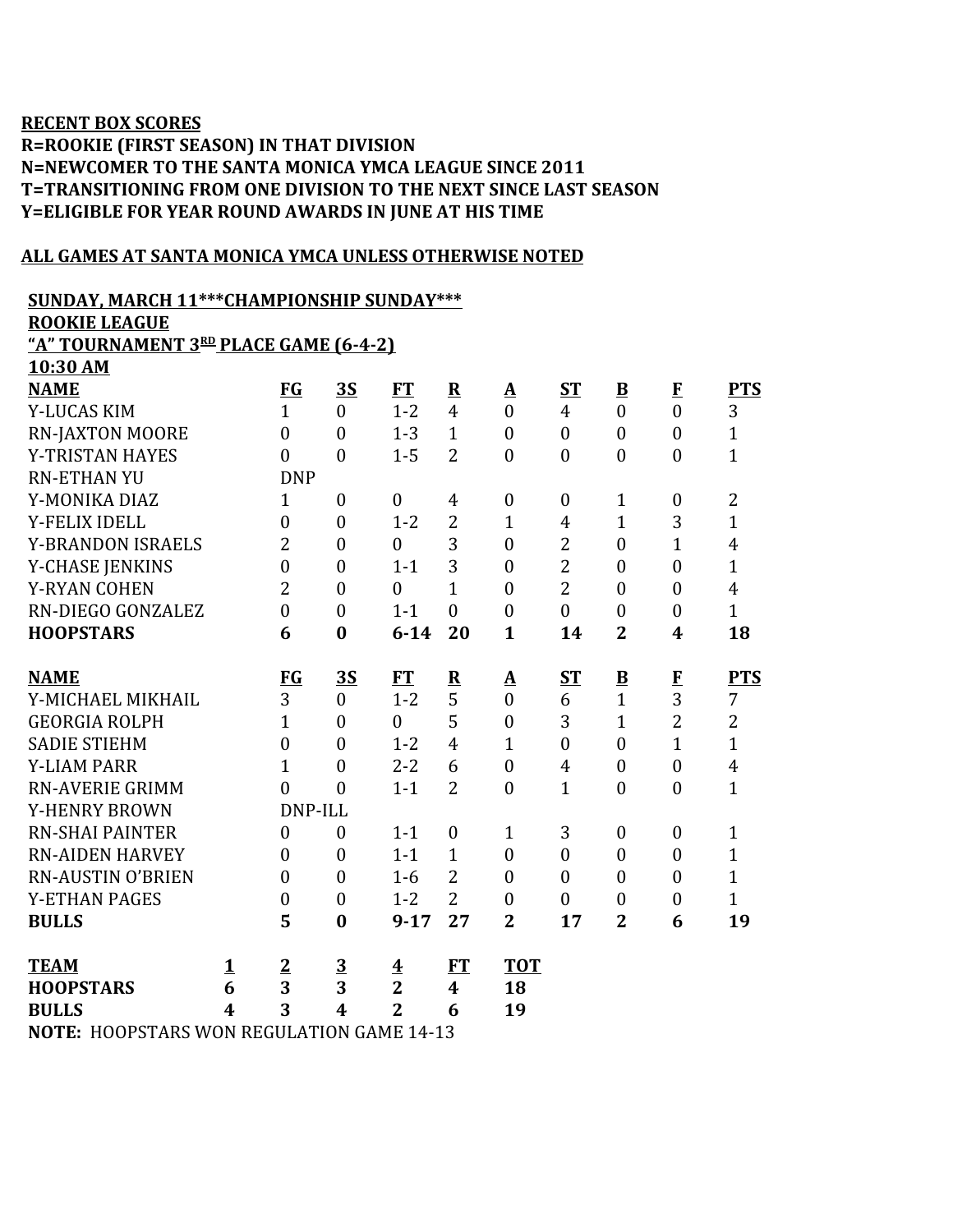## **"B" TOURNAMENT FINAL (6-4-2)**

| 11:40 AM                     |                |                  |                  |                         |                         |                          |                  |                          |                  |                                  |
|------------------------------|----------------|------------------|------------------|-------------------------|-------------------------|--------------------------|------------------|--------------------------|------------------|----------------------------------|
| <b>NAME</b>                  |                | FG               | <u>3S</u>        | <b>FT</b>               | ${\bf R}$               | <u>A</u>                 | <b>ST</b>        | $\underline{\mathbf{B}}$ | $\bf{F}$         | <b>PTS</b>                       |
| <b>RN-MARYCK BOOHER</b>      |                | $\boldsymbol{0}$ | $\boldsymbol{0}$ | $1-6$                   | $\boldsymbol{0}$        | $\boldsymbol{0}$         | 3                | $\mathbf{0}$             | $\overline{0}$   | $\mathbf{1}$                     |
| <b>Y-CAM PARISER</b>         |                | 1                | $\boldsymbol{0}$ | $\boldsymbol{0}$        | $\overline{2}$          | $\boldsymbol{0}$         | 3                | $\mathbf{0}$             | $\boldsymbol{0}$ | $\overline{2}$                   |
| <b>RN-DECHEN LEMOND</b>      |                | $\overline{0}$   | $\boldsymbol{0}$ | $1-6$                   | $\mathbf{1}$            | $\boldsymbol{0}$         | $\boldsymbol{0}$ | $\boldsymbol{0}$         | $\mathbf{1}$     | $\mathbf{1}$                     |
| Y-WALLY LEVITT               |                |                  | $\boldsymbol{0}$ | $\boldsymbol{0}$        | $1-4$                   | $\boldsymbol{0}$         | $\boldsymbol{0}$ | 3                        | $\boldsymbol{0}$ | $\boldsymbol{0}$<br>$\mathbf{1}$ |
| Y-SAMANTHA JUAREZ            |                | $\boldsymbol{0}$ | $\boldsymbol{0}$ | $1 - 1$                 | 2                       | 2                        | $\mathbf{1}$     | $\mathbf{0}$             | $\boldsymbol{0}$ | $\mathbf{1}$                     |
| <b>RN-SYLVIE LEVITT</b>      |                | $\overline{0}$   | $\boldsymbol{0}$ | $1-6$                   | $\mathbf{0}$            | $\boldsymbol{0}$         | $\boldsymbol{0}$ | $\mathbf{0}$             | $\boldsymbol{0}$ | $\mathbf 1$                      |
| <b>RN-IWA HASHIM</b>         |                | 2                | $\boldsymbol{0}$ | $\boldsymbol{0}$        | 5                       | $\boldsymbol{0}$         | $\mathbf{1}$     | $\boldsymbol{0}$         | $\boldsymbol{0}$ | 4                                |
| <b>RN-LORELAI JONES</b>      |                | $\boldsymbol{0}$ | $\boldsymbol{0}$ | $1-6$                   | $\boldsymbol{0}$        | $\boldsymbol{0}$         | $\mathbf{1}$     | $\mathbf{0}$             | $\boldsymbol{0}$ | $\mathbf{1}$                     |
| <b>RN-OWEN ROBERTS</b>       |                | 3                | $\boldsymbol{0}$ | $0 - 2$                 | 5                       | $\overline{0}$           | $\mathbf{1}$     | $\mathbf{0}$             | $\boldsymbol{0}$ | 6                                |
| <b>RN-GIDEON HITTNER</b>     |                | $\overline{0}$   | $\boldsymbol{0}$ | $1 - 3$                 | 3                       | $\boldsymbol{0}$         | $\boldsymbol{0}$ | $\boldsymbol{0}$         | $\mathbf 1$      | $\mathbf{1}$                     |
| <b>MEERKATS</b>              |                | 6                | $\bf{0}$         | $7 - 34$                | 18                      | $\overline{2}$           | 13               | $\boldsymbol{0}$         | $\overline{2}$   | 19                               |
| <b>NAME</b>                  |                | $FG$             | <u>3S</u>        | FT                      | $\overline{\mathbf{R}}$ | $\underline{\mathbf{A}}$ | <u>ST</u>        | $\overline{\mathbf{B}}$  | $\bf{F}$         | <b>PTS</b>                       |
| Y-ALEX ZELENOVIC             |                | $\mathbf{1}$     | $\overline{0}$   | $1 - 2$                 | $\mathbf{0}$            | $\mathbf{0}$             | $\overline{2}$   | $\mathbf{0}$             | $\mathbf{1}$     | 3                                |
| <b>RN-MILES FRANKLIN</b>     |                | $\overline{0}$   | $\boldsymbol{0}$ | $1 - 1$                 | 5                       | $\mathbf{1}$             | 3                | $\mathbf{1}$             | $\mathbf{1}$     | $\mathbf{1}$                     |
| Y-EROL BESINCIOGLU           |                | $\boldsymbol{0}$ | $\boldsymbol{0}$ | $1-6$                   | $\mathbf{1}$            | $\boldsymbol{0}$         | $\boldsymbol{0}$ | $\mathbf{0}$             | $\boldsymbol{0}$ | $\mathbf{1}$                     |
| <b>Y-BEN SAUNDERS</b>        |                | $\theta$         | $\boldsymbol{0}$ | $1 - 1$                 | $\mathbf{0}$            | $\overline{0}$           | $\mathbf{1}$     | $\boldsymbol{0}$         | $\mathbf 1$      | $\mathbf{1}$                     |
| <b>GENEVIEVE BARNES</b>      |                | <b>DNP</b>       |                  |                         |                         |                          |                  |                          |                  |                                  |
| Y-LUKE STEELMAN              |                | $\mathbf{1}$     | $\boldsymbol{0}$ | $\boldsymbol{0}$        | 3                       | $\boldsymbol{0}$         | $\boldsymbol{0}$ | $\mathbf{0}$             | 2                | $\overline{c}$                   |
| <b>RN-LUCAS ROGERS</b>       |                | $\mathbf{1}$     | $\boldsymbol{0}$ | $0 - 2$                 | $\overline{2}$          | $\overline{0}$           | $\mathbf{1}$     | $\mathbf{0}$             | $\overline{2}$   | $\overline{2}$                   |
| <b>RN-FINNLEY BLAINE</b>     |                | <b>DNP</b>       |                  |                         |                         |                          |                  |                          |                  |                                  |
| <b>TEDDY KOTLER</b>          |                | $\boldsymbol{0}$ | $\boldsymbol{0}$ | $1 - 1$                 | 3                       | $\boldsymbol{0}$         | $\boldsymbol{0}$ | $\mathbf{0}$             | $\boldsymbol{0}$ | $\mathbf{1}$                     |
| Y-TIAM BARAGHOUSH            |                | $\boldsymbol{0}$ | $\boldsymbol{0}$ | $1-4$                   | $\mathbf{0}$            | $\boldsymbol{0}$         | $\boldsymbol{0}$ | $\boldsymbol{0}$         | $\overline{2}$   | $\mathbf{1}$                     |
| <b>DOLPHINS</b>              |                | 3                | $\bf{0}$         | $6 - 17$                | 14                      | $\mathbf{1}$             | 7                | $\mathbf{1}$             | 9                | 12                               |
| <b>TEAM</b>                  | 1              | $\overline{2}$   | $\overline{3}$   | $\overline{\mathbf{4}}$ | FT                      | <b>TOT</b>               |                  |                          |                  |                                  |
| <b>MEERKATS</b>              | $\overline{2}$ | $\overline{2}$   | $\overline{2}$   | 6                       | 7                       | 19                       |                  |                          |                  |                                  |
| <b>DOLPHINS</b>              | $\mathbf{1}$   | $\bf{0}$         | 4                | $\overline{2}$          | 5                       | 12                       |                  |                          |                  |                                  |
| "A" TOURNAMENT FINAL (7-5-3) |                |                  |                  |                         |                         |                          |                  |                          |                  |                                  |
| 12:50 PM                     |                |                  |                  |                         |                         |                          |                  |                          |                  |                                  |
| <b>NAME</b>                  |                | <b>FG</b>        | <u>3S</u>        | FT                      | ${\bf R}$               | $\Delta$                 | ST               | $\mathbf{B}$             | F                | <b>PTS</b>                       |
| Y-THEO HABERLI               |                | $\mathbf{1}$     | $1 - 7$          | $\overline{0}$          | 5                       | $\boldsymbol{0}$         | 6                | $\overline{2}$           | $\boldsymbol{0}$ | 5                                |
| <b>Y-ALEX BRARA</b>          |                | $\mathbf{0}$     | $\boldsymbol{0}$ | $1 - 1$                 | $\mathbf{0}$            | $\mathbf{0}$             | $\boldsymbol{0}$ | $\mathbf{0}$             | $\boldsymbol{0}$ | $\mathbf 1$                      |
| Y-DASHIELL RUPP              |                | $\boldsymbol{0}$ | $\boldsymbol{0}$ | $1 - 2$                 | $\theta$                | $\boldsymbol{0}$         | $\boldsymbol{0}$ | $\mathbf{0}$             | $\boldsymbol{0}$ | $\mathbf{1}$                     |
| Y-JARVIS WAKEFIELD           |                | $\boldsymbol{0}$ | $\boldsymbol{0}$ | $1 - 1$                 | 4                       | $\boldsymbol{0}$         | 3                | $\mathbf{0}$             | $\boldsymbol{0}$ | $\mathbf{1}$                     |
| Y-VAUGHN ELLIOT              |                | $\theta$         | $\boldsymbol{0}$ | $1 - 5$                 | $\mathbf{1}$            | $\boldsymbol{0}$         | $\boldsymbol{0}$ | $\theta$                 | $\overline{2}$   | $\mathbf{1}$                     |
| <b>Y-ELSA PETERSON</b>       |                | $\mathbf{0}$     | $\boldsymbol{0}$ | $1-6$                   | $\mathbf{0}$            | $\mathbf{0}$             | $\boldsymbol{0}$ | $\mathbf{0}$             | $\mathbf{0}$     | $\mathbf{1}$                     |
| <b>RAMI THIERRY</b>          |                | <b>DNP</b>       |                  |                         |                         |                          |                  |                          |                  |                                  |
| <b>HARLAN MANSFIELD</b>      |                | $\theta$         | $\mathbf{0}$     | $1 - 4$                 | $\mathbf{1}$            | $\boldsymbol{0}$         | $\boldsymbol{0}$ | $\mathbf{0}$             | $\mathbf{1}$     | $\mathbf{1}$                     |
| Y-SCARLETT HARRIS            |                | $\mathbf{0}$     | $\boldsymbol{0}$ | $1 - 2$                 | $\mathbf{1}$            | $\boldsymbol{0}$         | $\boldsymbol{0}$ | $\overline{0}$           | $\mathbf{1}$     | $\mathbf{1}$                     |
| RN-NOAH LEVY                 |                | $\mathbf{0}$     | $\boldsymbol{0}$ | $1-6$                   | $\overline{0}$          | $\boldsymbol{0}$         | $\boldsymbol{0}$ | $\mathbf{0}$             | $\boldsymbol{0}$ | $\mathbf{1}$                     |
|                              |                |                  |                  |                         |                         |                          |                  |                          |                  |                                  |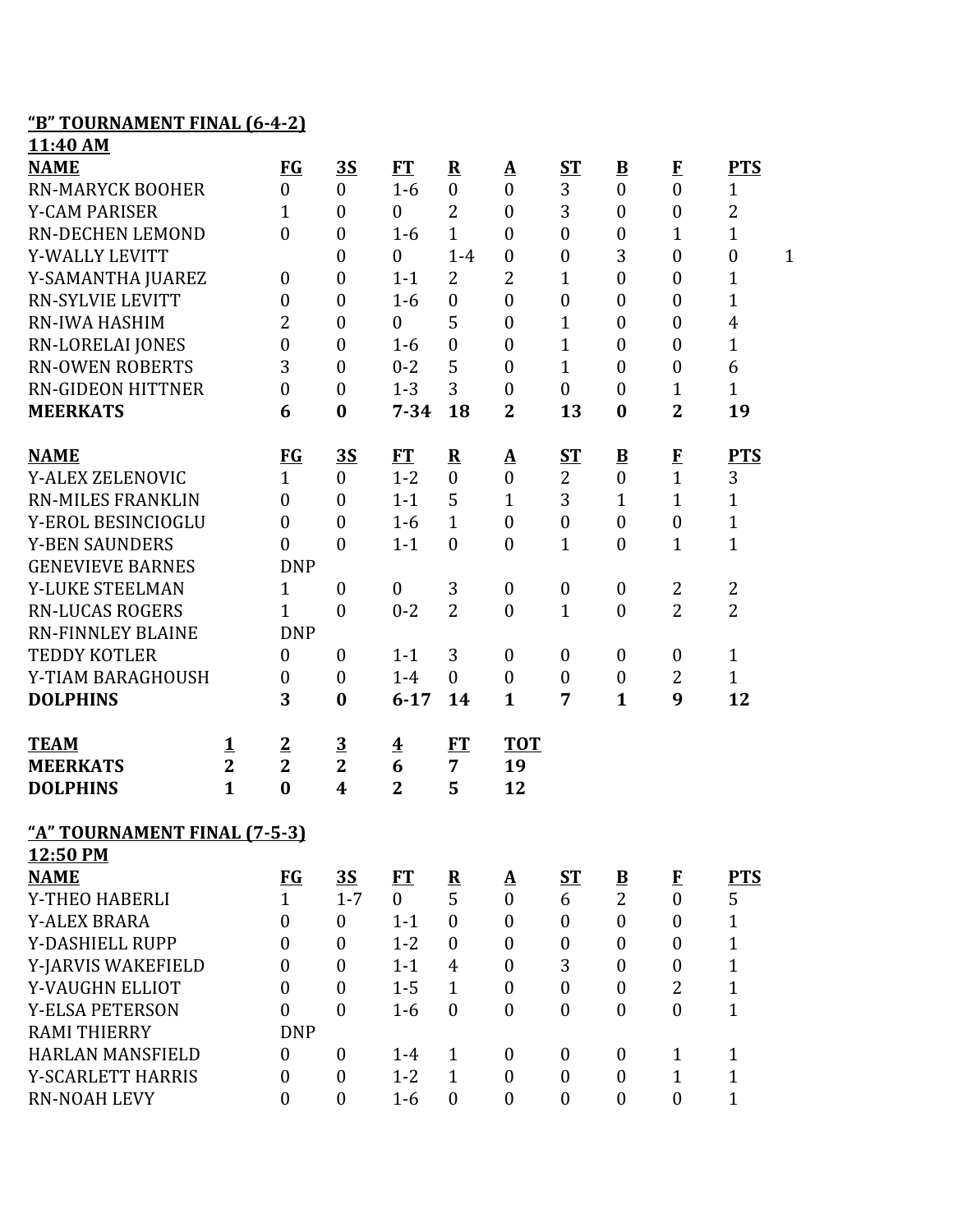| <b>SPLASH</b>                                                                  |                | $\mathbf{1}$     | $1 - 7$          | $8 - 27$                | 12                      | $\bf{0}$                   | 9                       | $\overline{2}$           | $\boldsymbol{4}$ | 13             |
|--------------------------------------------------------------------------------|----------------|------------------|------------------|-------------------------|-------------------------|----------------------------|-------------------------|--------------------------|------------------|----------------|
| <b>NAME</b>                                                                    |                | <b>FG</b>        | 3S               | <b>FT</b>               | $\overline{\mathbf{R}}$ | $\mathbf A$                | ST                      | $\bf{B}$                 | $\mathbf{F}$     | <b>PTS</b>     |
| <b>JACK TRAHAN</b>                                                             |                | <b>DNP</b>       |                  |                         |                         |                            |                         |                          |                  |                |
| RN-NOLAND PIIPPO                                                               |                | 3                | $\boldsymbol{0}$ | $\boldsymbol{0}$        | 5                       | $\boldsymbol{0}$           | $\boldsymbol{0}$        | $\boldsymbol{0}$         | $\mathbf{1}$     | 6              |
| Y-BRENDAN STILL                                                                |                | $\mathbf{0}$     | $\boldsymbol{0}$ | $1 - 1$                 | $\mathbf{1}$            | $\boldsymbol{0}$           | $\boldsymbol{0}$        | $\boldsymbol{0}$         | $\boldsymbol{0}$ | $\mathbf{1}$   |
| Y-THEO RICHARDS                                                                |                | $\overline{2}$   | $\boldsymbol{0}$ | $0 - 2$                 | $\overline{2}$          | $\mathbf{0}$               | $\overline{0}$          | $\overline{0}$           | $\boldsymbol{0}$ | $\overline{4}$ |
| <b>RN-ETHAN CHANG</b>                                                          |                | $\overline{0}$   | $\boldsymbol{0}$ | $1 - 3$                 | $\mathbf{1}$            | $\boldsymbol{0}$           | $\mathbf{1}$            | $\mathbf{0}$             | $\mathbf{1}$     | $\mathbf{1}$   |
| Y-JACOPO STABILINI                                                             |                | $\overline{0}$   | $\boldsymbol{0}$ | $1 - 5$                 | 15                      | $\boldsymbol{0}$           | $\boldsymbol{0}$        | $\boldsymbol{0}$         | $\mathbf{1}$     | $\mathbf{1}$   |
| RN-MIRABELLA GRIX                                                              |                | <b>DNP</b>       |                  |                         |                         |                            |                         |                          |                  |                |
| Y-DOMINIC DREW                                                                 |                | $\boldsymbol{0}$ | $\boldsymbol{0}$ | $1 - 2$                 | $\boldsymbol{0}$        | $\boldsymbol{0}$           | $\boldsymbol{0}$        | $\boldsymbol{0}$         | $\boldsymbol{0}$ | $1*$           |
| Y-NOAH HAGOOLI-BOLANOS                                                         |                | $\boldsymbol{0}$ | $\boldsymbol{0}$ | $1 - 3$                 | 5                       | $\overline{2}$             | 3                       | $\boldsymbol{0}$         | $\mathbf{1}$     | $\mathbf{1}$   |
| Y-GAVIN O'BRIEN                                                                |                | 3                | $\boldsymbol{0}$ | $\overline{0}$          | 3                       | $\boldsymbol{0}$           | $\overline{0}$          | $\mathbf{0}$             | $\mathbf{1}$     | 6              |
| Y-BELLA KARIGER                                                                |                | $\overline{0}$   | $\boldsymbol{0}$ | $1 - 1$                 | $\boldsymbol{0}$        | $\boldsymbol{0}$           | $\boldsymbol{0}$        | $\boldsymbol{0}$         | $\boldsymbol{0}$ | $\mathbf{1}$   |
| <b>TROJANS</b>                                                                 |                | 8                | $\bf{0}$         | $6 - 17$                | 32                      | $\overline{2}$             | $\overline{\mathbf{4}}$ | $\bf{0}$                 | 5                | 22             |
| *=ATTENDED GAME, DID NOT PLAY DUE TO INJURY OTHER THAN SHOOTING POST GAME FREE |                |                  |                  |                         |                         |                            |                         |                          |                  |                |
| <b>THROWS</b>                                                                  |                |                  |                  |                         |                         |                            |                         |                          |                  |                |
|                                                                                |                |                  |                  |                         |                         |                            |                         |                          |                  |                |
| <b>TEAM</b>                                                                    | <u>1</u>       | $\overline{2}$   | $\overline{3}$   | $\overline{\mathbf{4}}$ | FT                      | <b>TOT</b>                 |                         |                          |                  |                |
| <b>SPLASH</b>                                                                  | $\overline{2}$ | $\bf{0}$         | $\bf{0}$         | 3                       | 8                       | 13                         |                         |                          |                  |                |
| <b>TROJANS</b>                                                                 | $\mathbf{0}$   | 8                | $\overline{2}$   | 6                       | 6                       | 22                         |                         |                          |                  |                |
|                                                                                |                |                  |                  |                         |                         |                            |                         |                          |                  |                |
| <b>BANTAM LEAGUE</b>                                                           |                |                  |                  |                         |                         |                            |                         |                          |                  |                |
| "A" TOURNAMENT FINAL (7-5-3)                                                   |                |                  |                  |                         |                         |                            |                         |                          |                  |                |
| 2:00 PM                                                                        |                |                  |                  |                         |                         |                            |                         |                          |                  |                |
| <b>NAME</b>                                                                    |                | <b>FG</b>        | 3S               | FT                      | $\mathbf R$             | ${\underline{\mathbf{A}}}$ | ST                      | $\underline{\mathbf{B}}$ | $\bf{F}$         | <b>PTS</b>     |
| RN-JULIAN WEINERMAN                                                            |                | $\mathbf{0}$     | $\mathbf{0}$     | $1-4$                   | $\overline{4}$          | $\boldsymbol{0}$           | $\boldsymbol{0}$        | $\boldsymbol{0}$         | $\overline{2}$   | $\mathbf{1}$   |
| <b>R-LANDON BROIHIER</b>                                                       |                | $\overline{0}$   | $\boldsymbol{0}$ | $1 - 3$                 | $\overline{2}$          | $\boldsymbol{0}$           | $\overline{0}$          | $\overline{0}$           | $\mathbf{1}$     | $\mathbf 1$    |
| RTY-AYSU AGHAYEVA                                                              |                | $\mathbf{0}$     | $\boldsymbol{0}$ | $1-6$                   | $\overline{4}$          | $\boldsymbol{0}$           | $\boldsymbol{0}$        | $\boldsymbol{0}$         | $\mathbf{1}$     | $\mathbf{1}$   |
| Y-ELIOT MAMEDOV                                                                |                | $\mathbf{0}$     | $\boldsymbol{0}$ | $1 - 1$                 | $\overline{4}$          | $\boldsymbol{0}$           | $\overline{2}$          | $\mathbf{1}$             | $\overline{2}$   | $\mathbf{1}$   |
| <b>R-HARRY TITLE</b>                                                           |                | $\mathbf{0}$     | $\boldsymbol{0}$ | $1 - 5$                 | $\mathbf{1}$            | $\theta$                   | $\boldsymbol{0}$        | $\mathbf{0}$             | $\boldsymbol{0}$ | $\mathbf 1$    |
| Y-GUY SIKORA                                                                   |                | $\overline{0}$   | $1 - 2$          | $\boldsymbol{0}$        | 6                       | $\boldsymbol{0}$           | $\mathbf{1}$            | $\boldsymbol{0}$         | 3                | 3              |
| Y-MOSES DEBENNING                                                              |                | $\boldsymbol{0}$ | $\boldsymbol{0}$ | $1 - 5$                 | $\overline{2}$          | $\boldsymbol{0}$           | $\boldsymbol{0}$        | $\boldsymbol{0}$         | $\boldsymbol{0}$ | $\mathbf{1}$   |
| Y-RYAN SCHUSTER                                                                |                | $\mathbf{0}$     | $\overline{0}$   | $1 - 2$                 | 14                      | $\mathbf{0}$               | $\mathbf{1}$            | $\overline{0}$           | $\mathbf{1}$     | $\mathbf{1}$   |
| Y-JACE O'BRIEN                                                                 |                | $\overline{2}$   | $\boldsymbol{0}$ | $\mathbf{0}$            | $\overline{4}$          | $\boldsymbol{0}$           | $\overline{2}$          | $\overline{2}$           | $\boldsymbol{0}$ | $\overline{4}$ |
| <b>Y-BEN FELSON</b>                                                            |                | $\boldsymbol{0}$ | $\boldsymbol{0}$ | $1 - 1$                 | $\overline{2}$          | $\boldsymbol{0}$           | $\mathbf{1}$            | $\overline{4}$           | $\overline{2}$   | $\mathbf{1}$   |
| <b>STARS</b>                                                                   |                | 7                | $1 - 2$          | $8 - 27$                | 39                      | $\bf{0}$                   | 7                       | 7                        | 12               | 15             |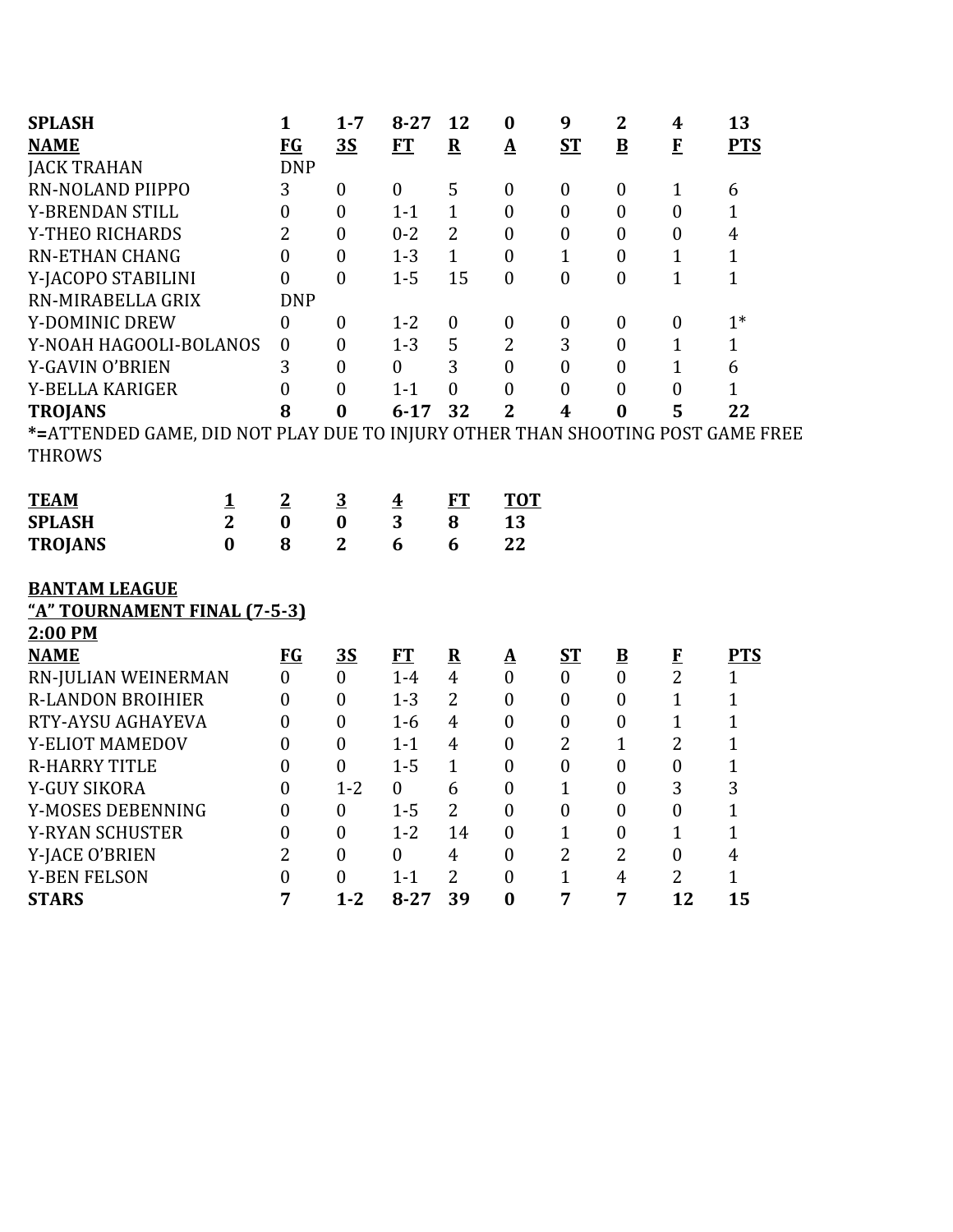| <b>NAME</b>                                   |          | <b>FG</b>        | <u>3S</u>                   | <b>FT</b>               | ${\bf R}$            | $\underline{\mathbf{A}}$                   | <u>ST</u>                 | $\underline{\mathbf{B}}$                 | $\mathbf{F}$             | <b>PTS</b>                                |
|-----------------------------------------------|----------|------------------|-----------------------------|-------------------------|----------------------|--------------------------------------------|---------------------------|------------------------------------------|--------------------------|-------------------------------------------|
| Y-KADEN FRIEDMAN                              |          | $\overline{0}$   | $0 - 1$                     | $1-4$                   | $\overline{4}$       | $\mathbf{0}$                               | $\mathbf{1}$              | $\mathbf{0}$                             | $\overline{0}$           | $\mathbf{1}$                              |
| <b>Y-MAX LEWIS</b>                            |          | $\overline{2}$   | $0 - 1$                     | $1 - 3$                 | 5                    | $\boldsymbol{0}$                           | $\boldsymbol{0}$          | $\boldsymbol{0}$                         | $\mathbf{1}$             | 5                                         |
| Y-ARCHER AGUILAR                              |          | $\mathbf{0}$     | $\boldsymbol{0}$            | $1 - 3$                 | 6                    | $\boldsymbol{0}$                           | $\mathbf{1}$              | $\mathbf 1$                              | $\overline{2}$           | $\mathbf{1}$                              |
| Y-COOPER KUN                                  |          | $\boldsymbol{0}$ | $0 - 1$                     | $1-6$                   | 3                    | $\boldsymbol{0}$                           | $\boldsymbol{0}$          | $\boldsymbol{0}$                         | $\mathbf 1$              | $\mathbf 1$                               |
| <b>Y-CASSIUS TAYLOR</b>                       |          | $\boldsymbol{0}$ | $\boldsymbol{0}$            | $1 - 5$                 | $\mathbf{1}$         | $\mathbf{0}$                               | $\boldsymbol{0}$          | $\mathbf 1$                              | $\boldsymbol{0}$         | $\mathbf{1}$                              |
| <b>RN-AUBREY NASSON</b>                       |          | $\boldsymbol{0}$ | $\boldsymbol{0}$            | $1 - 3$                 | $\overline{2}$       | $\boldsymbol{0}$                           | $\boldsymbol{0}$          | $\boldsymbol{0}$                         | $\boldsymbol{0}$         | 1                                         |
| Y-LIAM MULHOLLAND                             |          | $\boldsymbol{0}$ | $\boldsymbol{0}$            | $1 - 3$                 | $\overline{2}$       | $\boldsymbol{0}$                           | $\mathbf{1}$              | $\boldsymbol{0}$                         | $\boldsymbol{0}$         | $\mathbf 1$                               |
| <b>ATOBEK NASIMOV</b>                         |          | 1                | $\boldsymbol{0}$            | $\boldsymbol{0}$        | 10                   | $\boldsymbol{0}$                           | $\mathbf{1}$              | 2                                        | 1                        | $\overline{\mathbf{c}}$                   |
| <b>RN-LUKE HILL</b>                           |          | 1                | $\overline{0}$              | $\boldsymbol{0}$        | $\boldsymbol{0}$     | $\mathbf{0}$                               | $\boldsymbol{0}$          | $\boldsymbol{0}$                         | $\boldsymbol{0}$         | $\overline{2}$                            |
| <b>RONAN HILL</b>                             |          |                  | DNP-INJ-N/A                 |                         |                      |                                            |                           |                                          |                          |                                           |
| <b>JAGUARS</b>                                |          | 3                | $0 - 3$                     | $8 - 33$                | 33                   | $\bf{0}$                                   | 4                         | 4                                        | 5                        | 14                                        |
| <b>TEAM</b>                                   | <u>1</u> |                  | $\overline{3}$              | $\overline{\mathbf{4}}$ | FT                   | <b>TOT</b>                                 |                           |                                          |                          |                                           |
| <b>STARS</b>                                  | $\bf{0}$ | $rac{2}{5}$      | $\bf{0}$                    | $\overline{2}$          | 8                    | 15                                         |                           |                                          |                          |                                           |
| <b>JAGUARS</b>                                | $\bf{0}$ | $\bf{0}$         | 5                           | $\overline{2}$          | 7                    | 14                                         |                           |                                          |                          |                                           |
| <b>NOTE: REGULATION GAME ENDED IN 7-7 TIE</b> |          |                  |                             |                         |                      |                                            |                           |                                          |                          |                                           |
|                                               |          |                  |                             |                         |                      |                                            |                           |                                          |                          |                                           |
| <b>MINOR LEAGUE</b>                           |          |                  |                             |                         |                      |                                            |                           |                                          |                          |                                           |
| <u>"A" TOURNAMENT FINAL (7-5-3)</u>           |          |                  |                             |                         |                      |                                            |                           |                                          |                          |                                           |
| <b>NAME</b><br>Y-KENNETH KUN                  |          | $FG$             | <u>35</u><br>$\overline{0}$ | ET<br>$\theta$          | ${\bf R}$<br>$1 - 5$ | $\mathbf{\underline{A}}$<br>$\overline{2}$ | <u>ST</u><br>$\mathbf{0}$ | $\underline{\mathbf{B}}$<br>$\mathbf{1}$ | $\mathbf{F}$<br>$\theta$ | <b>PTS</b><br>$\mathbf{1}$<br>$\mathbf 1$ |
| <b>EMMETT MILES</b>                           |          | <b>DNP</b>       |                             |                         |                      |                                            |                           |                                          |                          |                                           |
| Y-CLARK ELLIOTT                               |          | $\mathbf{1}$     | $\boldsymbol{0}$            | $\boldsymbol{0}$        | 2                    | $\boldsymbol{0}$                           | $\mathbf{1}$              | $\boldsymbol{0}$                         | $\boldsymbol{0}$         | 2                                         |
| Y-ARJUN MCINTOSH                              |          | $\overline{0}$   | $0 - 1$                     | $1 - 5$                 | $\overline{2}$       | $\boldsymbol{0}$                           | $\boldsymbol{0}$          | $\boldsymbol{0}$                         | 3                        | $\mathbf{1}$                              |
| <b>Y-ALEX WRAY</b>                            |          | $\boldsymbol{0}$ | $\boldsymbol{0}$            | $1-4$                   | 7                    | $\boldsymbol{0}$                           | $\boldsymbol{0}$          | $\overline{2}$                           | $\overline{1}$           | 1                                         |
| Y-JOE FARZAM                                  |          | 2                | $\boldsymbol{0}$            | $\boldsymbol{0}$        | 6                    | $\boldsymbol{0}$                           | $\boldsymbol{0}$          | $\boldsymbol{0}$                         | $\mathbf 1$              | 4                                         |
| <b>Y-BEN FARZAM</b>                           |          | $\overline{0}$   | $\boldsymbol{0}$            | $1-4$                   | $\overline{2}$       | $\boldsymbol{0}$                           | 1                         | $\boldsymbol{0}$                         | $\mathbf{1}$             | $\mathbf{1}$                              |
| <b>Y-MILES AGUILAR</b>                        |          | 1                | $\boldsymbol{0}$            | $\boldsymbol{0}$        | 3                    | $\boldsymbol{0}$                           | 5                         | $\boldsymbol{0}$                         | $\boldsymbol{0}$         | $\overline{2}$                            |
| Y-SHERWIN SHAHRABI                            |          | $\mathbf{1}$     | 0                           | $\boldsymbol{0}$        | 10                   | $\boldsymbol{0}$                           | $\boldsymbol{0}$          | $\boldsymbol{0}$                         | $\boldsymbol{0}$         | $\overline{\mathbf{c}}$                   |
| Y-JOEY LITTLE                                 |          | $\mathbf{1}$     | $0 - 5$                     | $3 - 6$                 | 5                    | $\boldsymbol{0}$                           | $\boldsymbol{0}$          | $\boldsymbol{0}$                         | $\overline{2}$           | 5                                         |
| <b>REDHAWKS</b>                               |          | 6                | $0-6$                       | $7 - 24$                | 39                   | $\boldsymbol{0}$                           | 8                         | $\mathbf 2$                              | 9                        | 19                                        |
|                                               |          |                  |                             |                         |                      |                                            |                           |                                          |                          |                                           |
| <b>NAME</b>                                   |          | $FG$             | <u>35</u>                   | <b>FT</b>               | ${\bf R}$            | $\Delta$                                   | ST                        | $\mathbf{B}$                             | $\bf{F}$                 | <b>PTS</b>                                |
| <b>RTY-RYAN CHAMBERS</b>                      |          | $\boldsymbol{0}$ | $\boldsymbol{0}$            | $1 - 3$                 | $\overline{2}$       | $\mathbf{0}$                               | $\mathbf{1}$              | $\boldsymbol{0}$                         | $\boldsymbol{0}$         | $\mathbf{1}$                              |
| RTY-ERIC PAPAZIAN                             |          | 2                | $\boldsymbol{0}$            | $\overline{0}$          | 10                   | $\mathbf{1}$                               | 5                         | $\mathbf{1}$                             | $\mathbf{1}$             | $\overline{4}$                            |
| <b>Y-ABEL ANTAL</b>                           |          | 3                | $\boldsymbol{0}$            | $0 - 4$                 | $\mathbf{1}$         | $\boldsymbol{0}$                           | $\mathbf{1}$              | $\mathbf{1}$                             | $\mathbf{1}$             | 6                                         |
| Y-JACK LOFARO                                 |          | $\overline{0}$   | $\boldsymbol{0}$            | $1 - 1$                 | 3                    | $\boldsymbol{0}$                           | $\overline{2}$            | $\boldsymbol{0}$                         | $\mathbf 1$              | $\mathbf{1}$                              |
| RTY-AAYAN LAKHANI                             |          | 1                | $\boldsymbol{0}$            | $\overline{0}$          | 3                    | 1                                          | $\boldsymbol{0}$          | $\boldsymbol{0}$                         | $\mathbf{1}$             | $\mathbf 1$                               |
| RTY-DARIEN JONES                              |          | $\mathbf{1}$     | $\boldsymbol{0}$            | $1 - 2$                 | $\boldsymbol{0}$     | $\boldsymbol{0}$                           | $\mathbf{1}$              | $\boldsymbol{0}$                         | $\boldsymbol{0}$         | 3                                         |
| Y-AMIEL DOUSTAN                               |          | 1                | $\boldsymbol{0}$            | $\mathbf{0}$            | $\overline{2}$       | $\overline{0}$                             | $\overline{0}$            | $\mathbf{1}$                             | $\overline{2}$           | $\overline{2}$                            |
| RTY-GORDEN MCLEAN                             |          | $\overline{2}$   | $\boldsymbol{0}$            | $\mathbf{0}$            | 5                    | 1                                          | $\boldsymbol{0}$          | $\overline{4}$                           | $\mathbf{1}$             | $\overline{4}$                            |
| <b>HORNETS</b>                                |          | 10               | $\boldsymbol{0}$            | $3 - 10$                | 26                   | 3                                          | 8                         | $\overline{7}$                           | 7                        | 23                                        |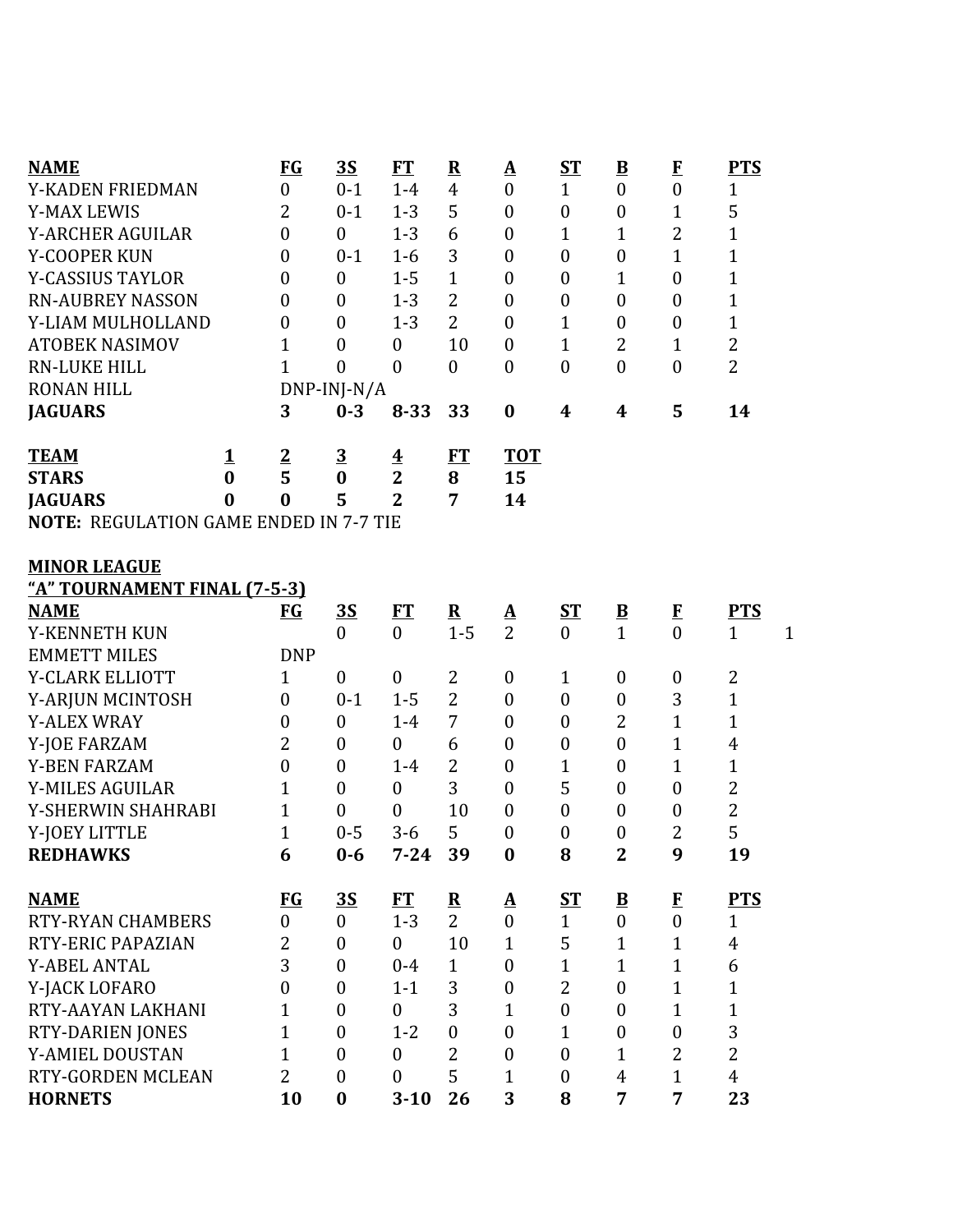| <b>TEAM</b>                        | 1                       | $\overline{2}$   | $\overline{3}$          | $\overline{\mathbf{4}}$ | ET                       | <b>TOT</b>       |                         |                  |                |
|------------------------------------|-------------------------|------------------|-------------------------|-------------------------|--------------------------|------------------|-------------------------|------------------|----------------|
| <b>REDHAWKS</b>                    | $\overline{\mathbf{4}}$ | 6                | 5                       | $\bf{0}$                | $\boldsymbol{4}$         | 19               |                         |                  |                |
| <b>HORNETS</b>                     | 4                       | 6                | 6                       | 5                       | $\overline{2}$           | 23               |                         |                  |                |
| <b>MAJOR LEAGUE</b>                |                         |                  |                         |                         |                          |                  |                         |                  |                |
| <b>TOURNAMENT CONSOLATION GAME</b> |                         |                  |                         |                         |                          |                  |                         |                  |                |
| <b>NAME</b>                        | <u>FG</u>               | <u>35</u>        | FT                      | $\overline{\mathbf{R}}$ | $\mathbf{\underline{A}}$ | <u>ST</u>        | $\overline{\mathbf{B}}$ | $\bf{F}$         | <b>PTS</b>     |
| <b>NATHAN DESALEGNE</b>            | $\overline{2}$          | $\boldsymbol{0}$ | $\overline{0}$          | $\overline{2}$          | $\overline{0}$           | $\overline{0}$   | $\mathbf{1}$            | $\overline{0}$   | $\overline{4}$ |
| <b>JAXSON GLOWACKI</b>             | <b>DNP</b>              |                  |                         |                         |                          |                  |                         |                  |                |
| DONOVAN BLACKWIN                   | $\mathbf{1}$            | $\boldsymbol{0}$ | $2 - 2$                 | $\overline{2}$          | $\boldsymbol{0}$         | 2                | $\boldsymbol{0}$        | 3                | $\overline{4}$ |
| <b>ELLIOT WECHSLER</b>             |                         | DNP-INJ-ATTENDED |                         |                         |                          |                  |                         |                  |                |
| <b>IAN VILLANUEVA</b>              | $\overline{2}$          | $\boldsymbol{0}$ | $\boldsymbol{0}$        | 4                       | $\boldsymbol{0}$         | $\mathbf{1}$     | $\boldsymbol{0}$        | $\boldsymbol{0}$ | $\overline{4}$ |
| <b>NIFTY TEWODROS</b>              | 3                       | $0 - 2$          | $\boldsymbol{0}$        | $\mathbf{1}$            | $\boldsymbol{0}$         | $\mathbf{1}$     | $\boldsymbol{0}$        | 5                | 6              |
| <b>LORENZO STABILINI</b>           | $\mathbf 1$             | $\boldsymbol{0}$ | $3 - 6$                 | 11                      | $\boldsymbol{0}$         | 3                | $\boldsymbol{0}$        | $\overline{c}$   | 5              |
| <b>ESTEVAN RODRIGUEZ</b>           | $\overline{4}$          | $5 - 8$          | $2 - 3$                 | 9                       | $\mathbf{1}$             | 3                | $\boldsymbol{0}$        | $\boldsymbol{0}$ | 25             |
| DOM KAJOTA                         | $\overline{2}$          | $\mathbf{0}$     | $4 - 6$                 | 10                      | $\boldsymbol{0}$         | $\boldsymbol{0}$ | $\boldsymbol{0}$        | $\mathbf{1}$     | 8              |
| <b>BRUNO BERNACCHI</b>             | $\overline{1}$          | $\overline{0}$   | $2 - 2$                 | 3                       | $\mathbf{1}$             | 2                | $\boldsymbol{0}$        | $\overline{2}$   | $\overline{4}$ |
| <b>BEARCATS</b>                    | 16                      | $5 - 10$         | 13-19 42                |                         | $\overline{2}$           | 12               | $\mathbf{1}$            | 13               | 60             |
| <b>DISQUALIFIED: TEWODROS</b>      |                         |                  |                         |                         |                          |                  |                         |                  |                |
| <b>NAME</b>                        | $FG$                    | 3S               | ET                      | ${\bf R}$               | $\underline{\mathbf{A}}$ | $S_{\rm T}$      | $\overline{\mathbf{B}}$ |                  | <b>PTS</b>     |
| Y-EVAN DAGHIGHIAN                  | $\overline{2}$          | $1-4$            | $2 - 2$                 | $\overline{2}$          | $\overline{2}$           | $\overline{2}$   | $\boldsymbol{0}$        | $\frac{F}{2}$    | 9              |
| RTY-JULIAN BAO                     | $\mathbf{1}$            | $\boldsymbol{0}$ | $\boldsymbol{0}$        | $\overline{4}$          | $\boldsymbol{0}$         | $\mathbf{1}$     | $\boldsymbol{0}$        | $\overline{1}$   | $\overline{2}$ |
| Y-BRUNO PICAZO                     | 3                       | $3 - 6$          | $1-4$                   | $\overline{4}$          | $\mathbf{1}$             | $\boldsymbol{0}$ | $\boldsymbol{0}$        | $\overline{c}$   | 16             |
| Y-ARIADNI POTAMIANOS               | $\overline{0}$          | $\overline{0}$   | $1 - 1$                 | 7                       | $\boldsymbol{0}$         | $\boldsymbol{0}$ | $\boldsymbol{0}$        | 3                | $\mathbf{1}$   |
| Y-TOMMY SORADY                     | 4                       | $1 - 3$          | $2 - 2$                 | 5                       | $\mathbf{1}$             | $\overline{2}$   | $\mathbf{1}$            | 3                | 13             |
| RT-JACOB SUSSMAN                   | $\boldsymbol{0}$        | $\boldsymbol{0}$ | $1 - 2$                 | $\overline{2}$          | $\mathbf{1}$             | $\overline{0}$   | $\mathbf{1}$            | $\boldsymbol{0}$ | $\mathbf{1}$   |
| Y-LUKAS GREBLIKAS                  | $\mathbf{1}$            | $\boldsymbol{0}$ | $\boldsymbol{0}$        | 5                       | $\mathbf{1}$             | $\boldsymbol{0}$ | $\boldsymbol{0}$        | 1                | $\overline{c}$ |
| <b>RTY-NOAH KRATZ</b>              | $\overline{1}$          | $0 - 2$          | $\overline{0}$          | $\mathbf{0}$            | $\boldsymbol{0}$         | $\overline{0}$   | $\boldsymbol{0}$        | 5                | $\overline{2}$ |
| RTY-ARIEL AFRAMIAN                 | <b>DNP</b>              |                  |                         |                         |                          |                  |                         |                  |                |
| <b>Y-GABE AFRAMIAN</b>             | <b>DNP</b>              |                  |                         |                         |                          |                  |                         |                  |                |
| <b>TARHEELS</b>                    | 13                      |                  | 5-15 7-11 29            |                         | 6                        | 5                | $\mathbf{2}$            | 17               | 48             |
| <b>DISQUALIFIED: KRATZ</b>         |                         |                  |                         |                         |                          |                  |                         |                  |                |
| <b>TEAM</b><br><u>1</u>            | $\overline{2}$          | $\overline{3}$   | $\overline{\textbf{4}}$ | ET                      | <b>TOT</b>               |                  |                         |                  |                |
| 16<br><b>BEARCATS</b>              | 9                       | 11               | 24                      | $\bf{0}$                | 60                       |                  |                         |                  |                |
| 4<br><b>TARHEELS</b>               | 15                      | 18               | 9                       | $\overline{2}$          | 48                       |                  |                         |                  |                |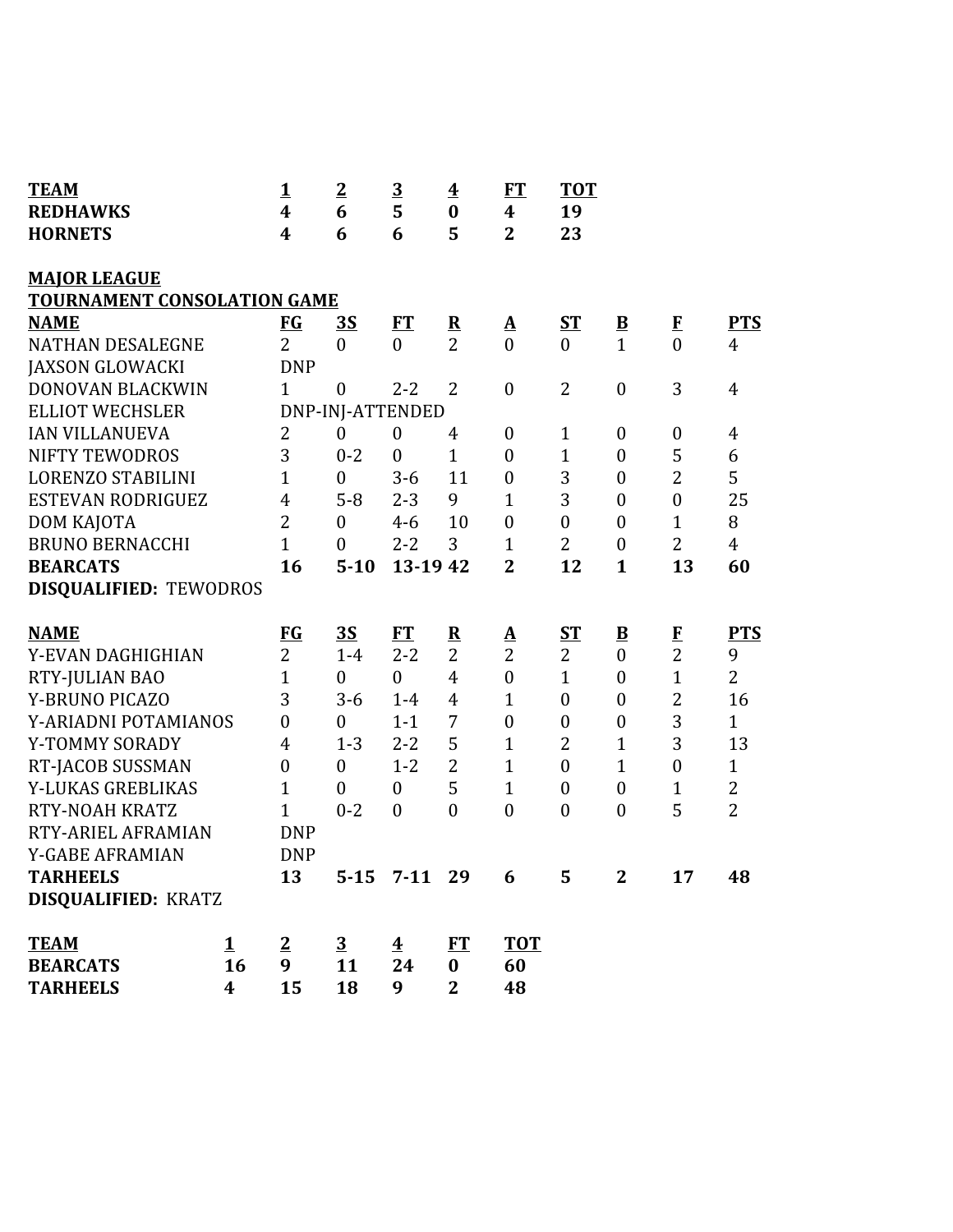## **TOURNAMENT 3 RD PLACE GAME (6-4-2) 5:30 PM**

| <u>э:эи ги</u>            |          |                  |                  |                         |                         |                          |                  |                          |                  |                |
|---------------------------|----------|------------------|------------------|-------------------------|-------------------------|--------------------------|------------------|--------------------------|------------------|----------------|
| <b>NAME</b>               |          | $FG$             | <u>35</u>        | FT                      | ${\bf R}$               | $\mathbf{\underline{A}}$ | <u>ST</u>        | $\underline{\mathbf{B}}$ | $\bf{F}$         | <b>PTS</b>     |
| Y-GASPAR ANTAL            |          | $\overline{2}$   | $\overline{0}$   | $0 - 3$                 | 15                      | $\overline{0}$           | 3                | 4                        | $\overline{2}$   | $\overline{4}$ |
| RTY-RODERICK JOHNSON      |          | <b>DNP</b>       |                  |                         |                         |                          |                  |                          |                  |                |
| RTY-CONNOR SULLIVAN       |          | 3                | $0 - 1$          | $1 - 2$                 | $\overline{2}$          | $\boldsymbol{0}$         | 1                | $\boldsymbol{0}$         | $\overline{2}$   | 7              |
| <b>Y-ELI ENG</b>          |          | $\boldsymbol{0}$ | $0 - 1$          | $1 - 3$                 | $\boldsymbol{0}$        | $\boldsymbol{0}$         | 3                | $\boldsymbol{0}$         | $\boldsymbol{0}$ | $\mathbf{1}$   |
| R-JOSH BIRNBACH           |          | $\boldsymbol{0}$ | $0 - 1$          | $1-4$                   | $\mathbf{1}$            | $\boldsymbol{0}$         | $\mathbf{1}$     | $\overline{0}$           | $\boldsymbol{0}$ | $\mathbf{1}$   |
| <b>RN-MILLION MESFIN</b>  |          | $\overline{1}$   | $\overline{0}$   | $0 - 2$                 | $\overline{4}$          | $\boldsymbol{0}$         | $\boldsymbol{0}$ | $\boldsymbol{0}$         | $\overline{2}$   | $\overline{2}$ |
| <b>Y-SAM RUBIN</b>        |          | $\overline{2}$   | $0 - 1$          | $0 - 2$                 | 3                       | $\boldsymbol{0}$         | $\mathbf 1$      | $\overline{0}$           | $\overline{0}$   | $\overline{4}$ |
| Y-ORLANDO SANDOVAL        |          | $\boldsymbol{0}$ | $\theta$         | $1-6$                   | $\overline{2}$          | $\boldsymbol{0}$         | $\overline{1}$   | $\overline{0}$           | $\boldsymbol{0}$ | $\mathbf{1}$   |
| Y-BRAYDEN STOLL           |          | $\boldsymbol{0}$ | $\overline{0}$   | $1 - 1$                 | 3                       | $\boldsymbol{0}$         | $\overline{1}$   | $\boldsymbol{0}$         | 3                | $\mathbf{1}$   |
| Y-MILYON MITCHELL         |          | $\mathbf{1}$     | $\mathbf{0}$     | $1-4$                   | $\overline{2}$          | $\overline{1}$           | $\overline{2}$   | $\overline{0}$           | $\overline{0}$   | 3              |
| <b>WARRIORS</b>           |          | 9                | $0 - 4$          | $6 - 27$                | 33                      | $\mathbf{1}$             | 13               | 4                        | 9                | 24             |
| <b>NAME</b>               |          | <b>FG</b>        | <u>35</u>        | <b>FT</b>               | $\overline{\mathbf{R}}$ | <u>A</u>                 | ST               | $\underline{\mathbf{B}}$ | $\mathbf{F}$     | <b>PTS</b>     |
| <b>Y-GRIFFINN PINE</b>    |          | $\overline{2}$   | $1-4$            | 9                       | $\mathbf{1}$            | $\mathbf{1}$             | $\boldsymbol{0}$ | $\boldsymbol{0}$         | 3                | 7              |
| Y-XAILOH HERMOSILLO       |          | $\overline{1}$   | $0 - 2$          | $\overline{0}$          | $\overline{4}$          | $\mathbf{1}$             | $\overline{4}$   | $\boldsymbol{0}$         | $\overline{2}$   | $\overline{2}$ |
| Y-MICHAEL HANASAB         |          | $\overline{2}$   | $0 - 1$          | $\overline{0}$          | $\overline{4}$          | $\mathbf{1}$             | $\mathbf{1}$     | $\overline{0}$           | $\boldsymbol{0}$ | $\overline{4}$ |
| <b>RN-AVIEL HAROONIAN</b> |          | 3                | $1 - 1$          | $\mathbf{0}$            | 8                       | $\boldsymbol{0}$         | 3                | $\boldsymbol{0}$         | $\mathbf{1}$     | 9              |
| <b>RN-KENAAN MAMO</b>     |          | <b>DNP</b>       |                  |                         |                         |                          |                  |                          |                  |                |
| Y-JOSH KAPLAN             |          | 3                | $\mathbf{0}$     | $\boldsymbol{0}$        | 12                      | $\mathbf{1}$             | 1                | $\boldsymbol{0}$         | 2                | 6              |
| <b>Y-CY BACKEN</b>        |          | $\overline{1}$   | $1 - 2$          | $\boldsymbol{0}$        | $\mathbf{1}$            | $\boldsymbol{0}$         | $\mathbf{1}$     | $\mathbf{1}$             | $\overline{2}$   | 5              |
| RTY-K. TEMPLEMAN          |          | $\boldsymbol{0}$ | $1 - 1$          | $\mathbf{1}$            | $\boldsymbol{0}$        | $\overline{2}$           | $\boldsymbol{0}$ | $\boldsymbol{0}$         | $\mathbf{1}$     | 3              |
| Y-TIMOSHA MONCHER         |          | $\overline{2}$   | $0 - 3$          | $\theta$                | 7                       | $\boldsymbol{0}$         | 3                | $\boldsymbol{0}$         | $\mathbf{1}$     | $\overline{4}$ |
| <b>MAVERICKS</b>          |          | 14               | $4 - 14$         | $\bf{0}$                | 46                      | 4                        | 16               | $\mathbf{1}$             | 12               | 40             |
| <b>TEAM</b>               | <u>1</u> | $\overline{2}$   | $\overline{3}$   | $\overline{\mathbf{4}}$ | FT                      | <b>TOT</b>               |                  |                          |                  |                |
| <b>WARRIORS</b>           | $\bf{0}$ | 6                | 8                | 6                       | $\boldsymbol{4}$        | 24                       |                  |                          |                  |                |
| <b>MAVERICKS</b>          | 9        | 10               | 7                | 14                      | $\bf{0}$                | 40                       |                  |                          |                  |                |
|                           |          |                  |                  |                         |                         |                          |                  |                          |                  |                |
| <b>TOURNAMENT FINAL</b>   |          |                  |                  |                         |                         |                          |                  |                          |                  |                |
| 6:40 PM                   |          |                  |                  |                         |                         |                          |                  |                          |                  |                |
| <b>NAME</b>               |          | $\underline{FG}$ | <u>35</u>        | FT                      | $\overline{\mathbf{R}}$ | <u>A</u>                 | <u>ST</u>        | $\overline{\mathbf{B}}$  | E                | <u>PTS</u>     |
| Y-LUCA BAINBRIDGE         |          | $\boldsymbol{0}$ | $\boldsymbol{0}$ | $1 - 3$                 | $\boldsymbol{0}$        | $\mathbf{1}$             | $\overline{0}$   | $\boldsymbol{0}$         | $\overline{1}$   | $\mathbf{1}$   |
| Y-KYLE HABIB              |          | $\mathbf{1}$     | $\boldsymbol{0}$ | $\overline{0}$          | $\mathbf{1}$            | $\mathbf{1}$             | $\boldsymbol{0}$ | $\boldsymbol{0}$         | $\mathbf{1}$     | $\overline{2}$ |
| Y-JACK FROOM              |          | 1                | $0 - 2$          | $1 - 1$                 | $\boldsymbol{0}$        | $\boldsymbol{0}$         | $\boldsymbol{0}$ | $\boldsymbol{0}$         | $\boldsymbol{0}$ | 3              |
| Y-DASH WASSON             |          | 6                | $\boldsymbol{0}$ | $2 - 5$                 | 13                      | $\boldsymbol{0}$         | $\overline{2}$   | 3                        | 4                | 14             |
| Y-JACK SIMON              |          | $\overline{2}$   | $\overline{0}$   | $0 - 1$                 | 6                       | $\boldsymbol{0}$         | $\mathbf{1}$     | $\boldsymbol{0}$         | $\mathbf{1}$     | $\overline{4}$ |
| Y-THEONE GREEN            |          | $\overline{0}$   | $\mathbf{0}$     | $1 - 6$                 | 6                       | $\boldsymbol{0}$         | $\overline{2}$   | $\mathbf{0}$             | $\mathbf{1}$     | $\mathbf{1}$   |
| Y-MATT GOLUBITSKY         |          | 3                | $\boldsymbol{0}$ | $1 - 3$                 | 13                      | 2                        | $\mathbf{1}$     | $\mathbf{1}$             | $\overline{4}$   | $\overline{7}$ |
|                           |          |                  |                  |                         |                         |                          |                  |                          |                  |                |